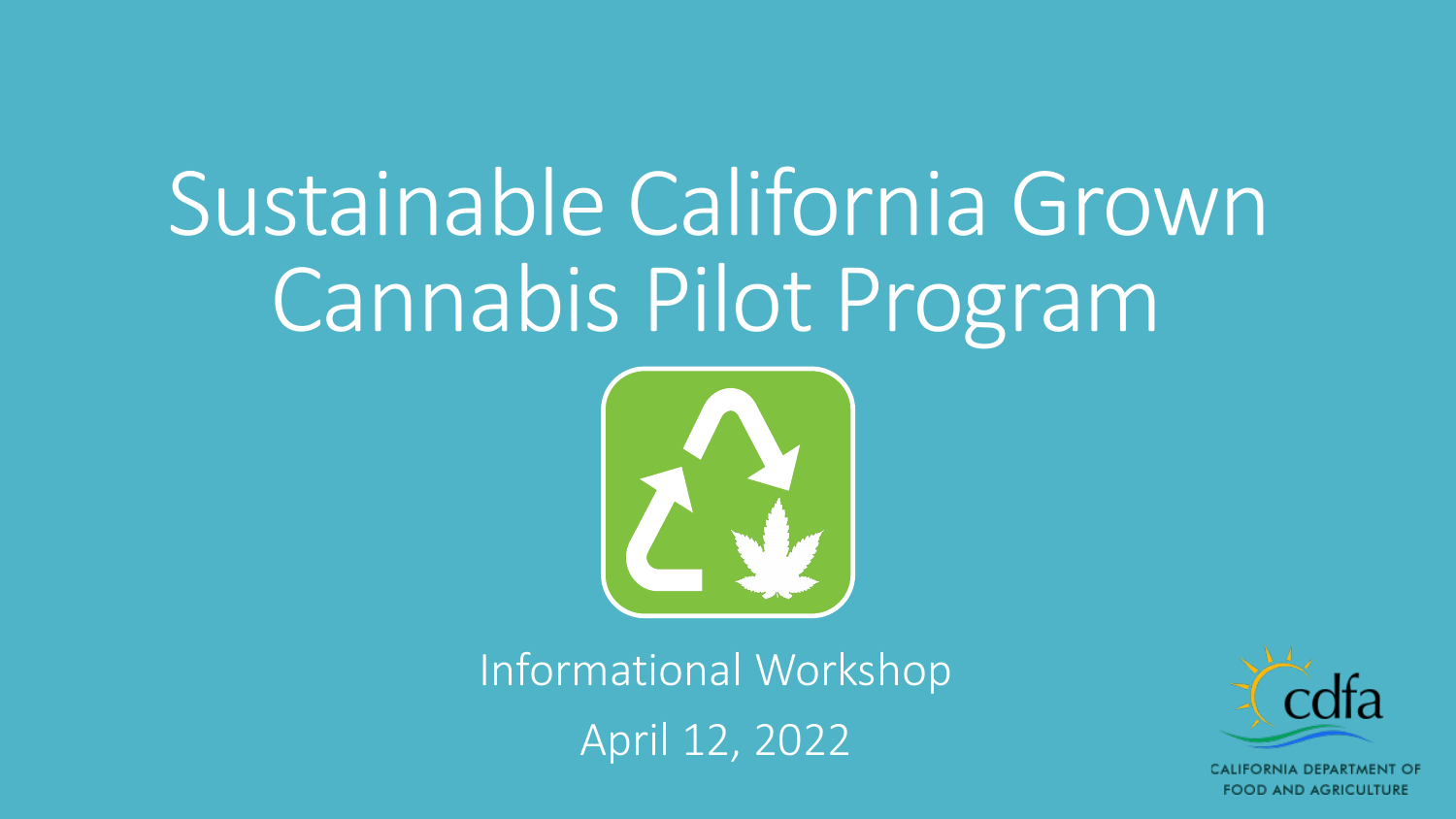# Background Information

 created in July 2021 Department of Cannabis Control

The Cannabis Appellations and Organic Cannabis Programs remain with CDFA

CAP housed within the Office of Environmental Farming and Innovation (OEFI)

The Budget Act of 2021 included funding for CDFA to create the SCGC Pilot Program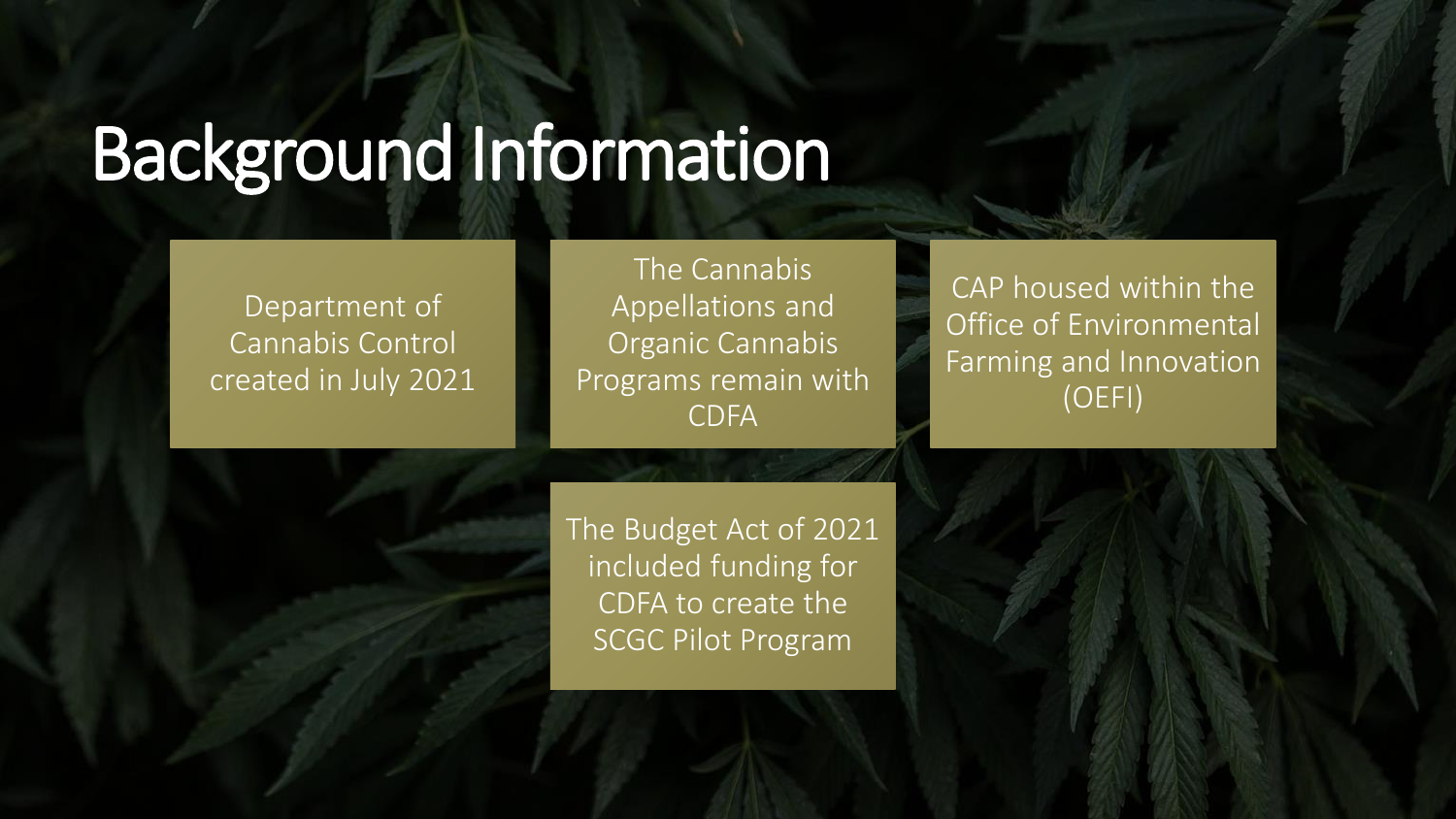# Introduction to OEFI

 OEFI supports agricultural production and incentivizes practices which result in a net benefit for the environment through innovation, efficient management, and science.

 OEFI supports programs such as the Healthy Soils Program and the State Water Efficiency and Enhancement Program.



## OEFI's Vision Statement

*To be a trusted and valued resource for scientific analysis and support to stakeholders and state agencies in the development and implementation of economically viable agricultural practices that optimize environmental and public health.*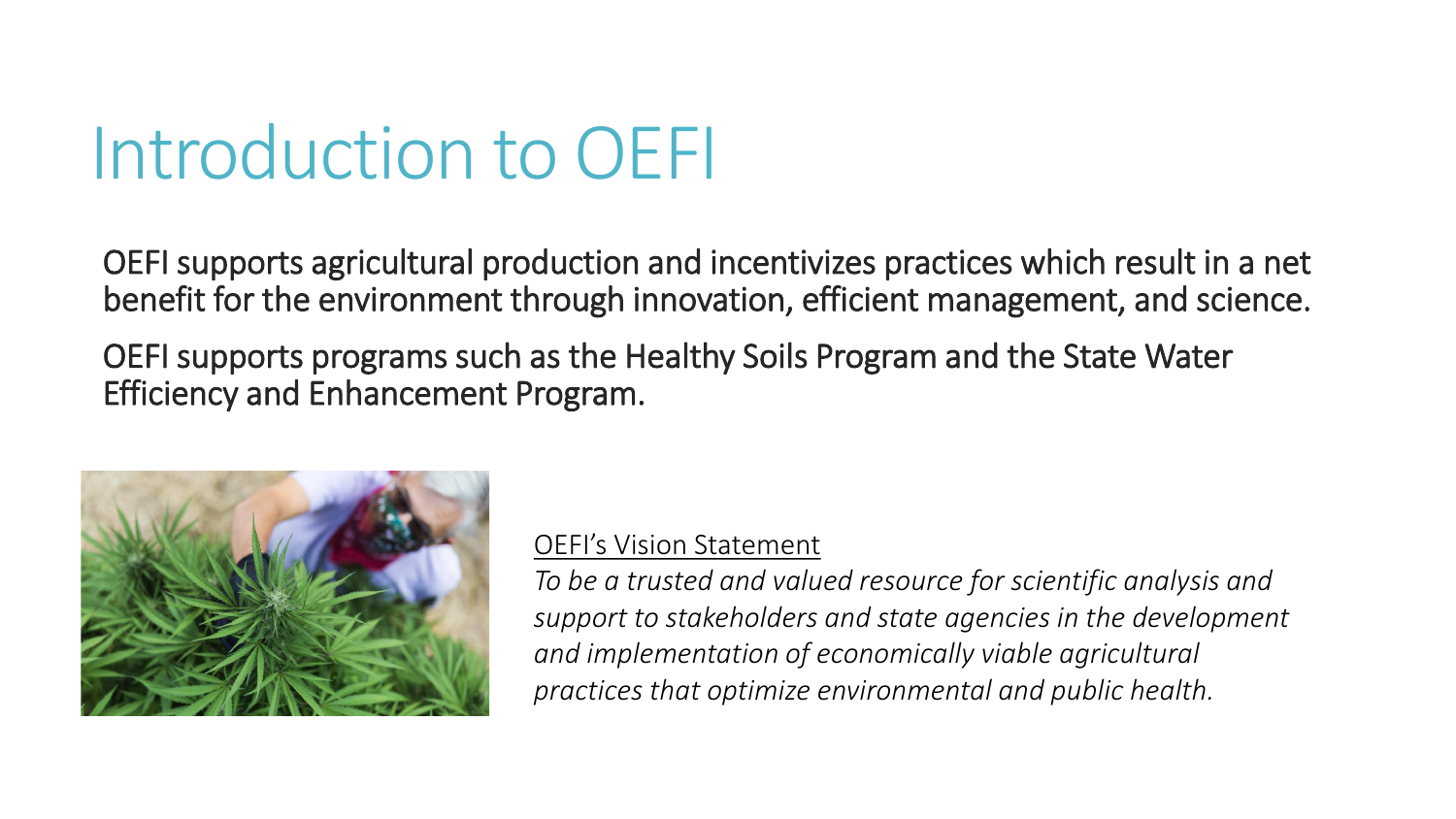# About the SCGC Pilot Program

 A grant application process administered by the California Department of Food and Agriculture (CDFA), funded through the CA General Fund

## **Goals**

- • Develop Best Management Practices (BMPs) for sustainable outdoor cannabis agriculture
- • Promote cultivator participation in the development of BMPs through data collection by providing financial incentives

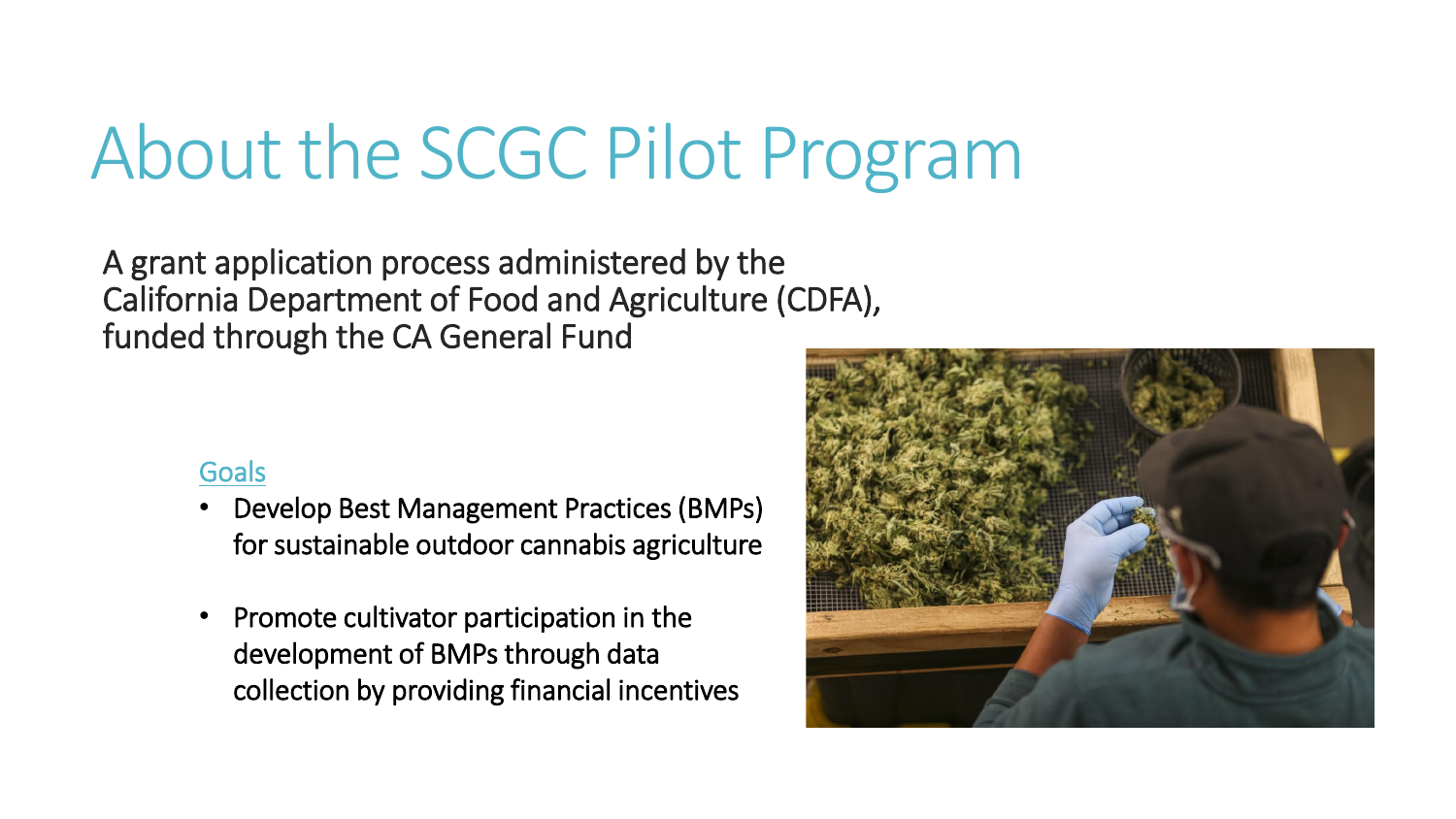# Funding and Duration

- \$7.5 million available
- Solicitation will open on June 1, and will close July 1, 2022

 Project Grant Amounts: Not to exceed \$2,500,000 Project Duration: 36 months

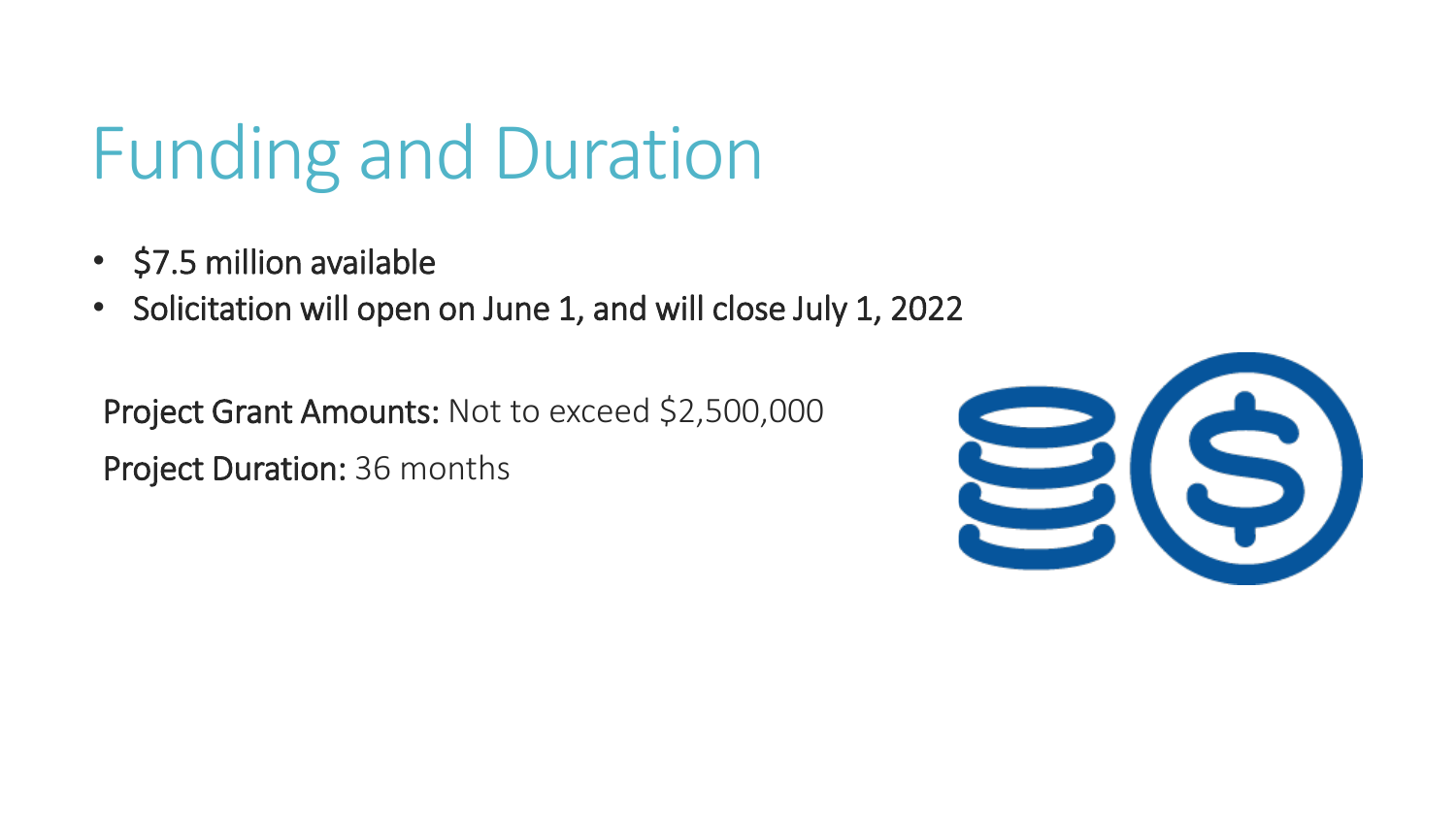# Program Timeline

| <b>Activity</b>                                                            | <b>Tentative Dates</b>             |
|----------------------------------------------------------------------------|------------------------------------|
| Application period begins                                                  | June 1, 2022                       |
| Applications due                                                           | July 1, 2022                       |
| Review of applications received                                            | <b>July 2022</b>                   |
| Announcement of awards                                                     | August 2022                        |
| <b>Execution of grant agreements</b>                                       | September 2022                     |
| Sustainable California Grown Cannabis<br><b>Pilot Study Implementation</b> | September 2022 - December 31, 2025 |

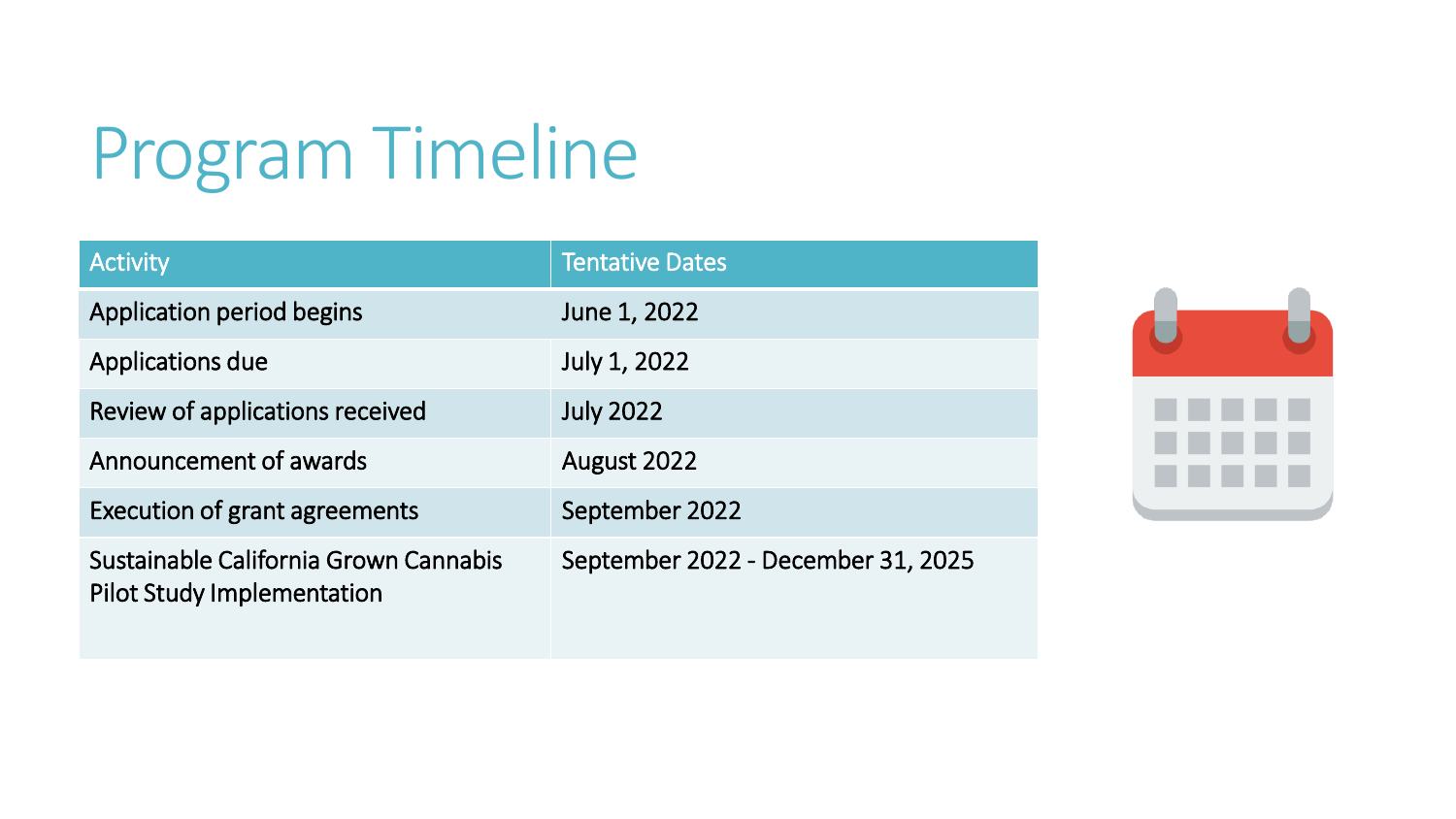**THE OFFICE OF ENVIRONMENTAL FARMING & INNOVATION** 

## ~ **sustainable california grown cannabis program**

CDFA Home : OEFI : Sustainable California Grown Cannabis Pilot Program

### **Sustainable California Grown Cannabis Pilot Program**

#### **Background**

The Sustainable California Grown Cannabis Pilot Program (SCGC Pilot Program) was created to improve the state's access to data related to outdoor cannabis cultivation to formulate standards and best management practices that can be used by cultivators statewide. One of the primary goals of regulating cannabis in California is to help address many environmental issues associated with its cultivation. For example, greenhouse gas emission (GHG), sustainable land use, soil contamination, pesticide use, and water resource management, are some of the many environmental risks associated with the cultivation of cannabis.

Senate Bill (SB) 170 (Skinner, The Budget Act of 2021, Chapter 240, Statute of 2021) includes \$9 million in funding to the California Department of Food and Agriculture (CDFA) for the SCGC Pilot Program. The program will provide funding to incentivize licensed outdoor cannabis growers from legacy cultivation areas to participate in the collection of data to benchmark best practices to reduce the environmental impact of outdoor cannabis cultivation. The study will focus on sustainable water and energy use; pest management and fertilizer practices; and soil health.

**B Sign Up for the Sustainable California Grown Cannabis Pilot Program Updates**  ~ **Sign Up for the SCGC Pilot Program Mailing List.** 

#### **Email Address •**

Enter email

**First Name** 

Enter your first name

**Last Name** 

Enter your last name

Subscribe

**A** An email notice **will** be sent to you. Please rosnand to the mossage to confirm vour

# SCGC Website & Resources

<https://www.cdfa.ca.gov/oefi/scgc/>

Mailing List Subscription

Draft RGA

Budget Worksheet

Application Portal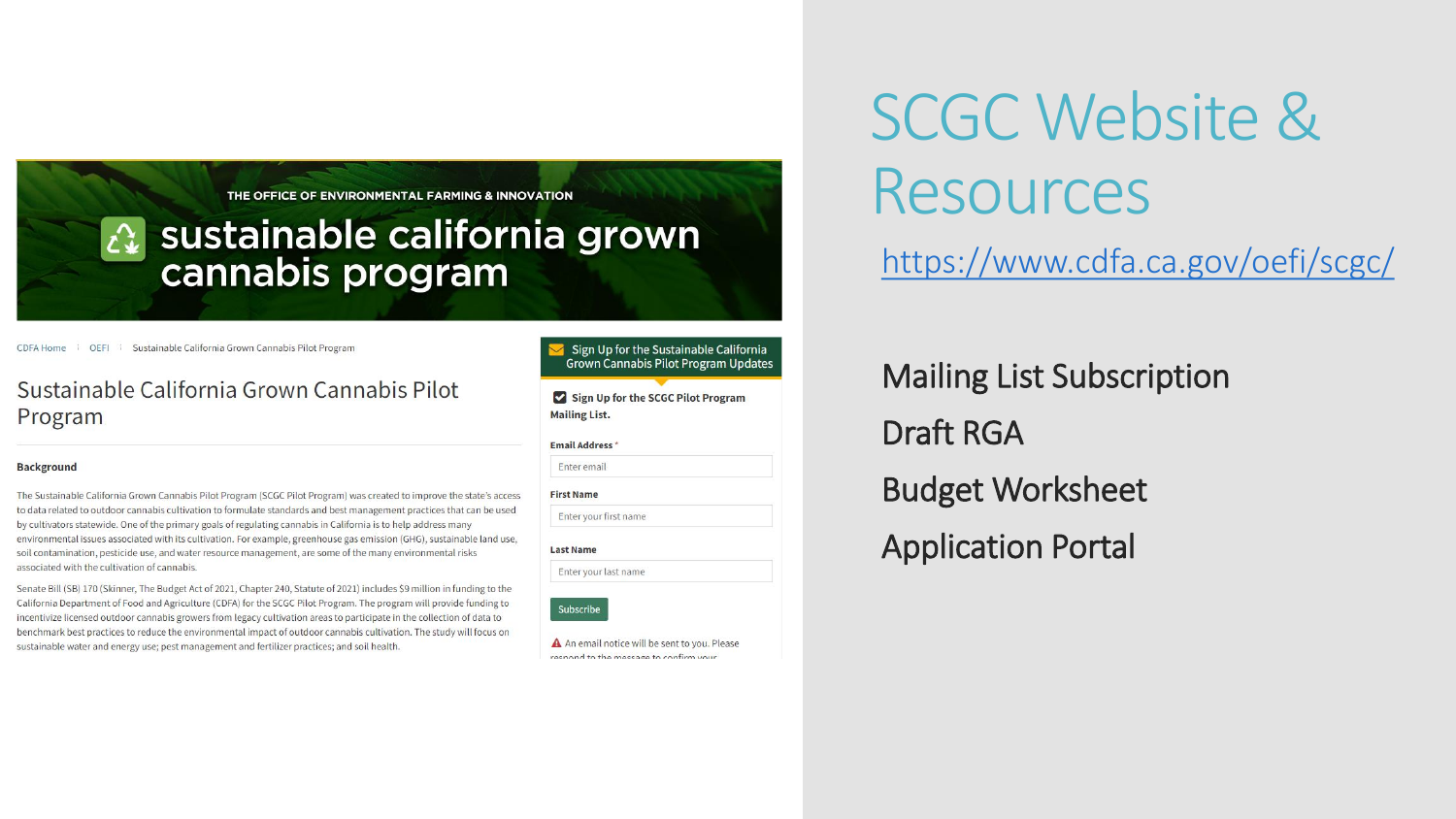# **Eligibility**



- • Must have demonstrated expertise in cannabis cultivation or the practices proposed for study
- • Lead applicants are encouraged to partner with groundwater sustainability agencies, cannabis growers, irrigation districts, and/or water quality coalitions
- California-based entities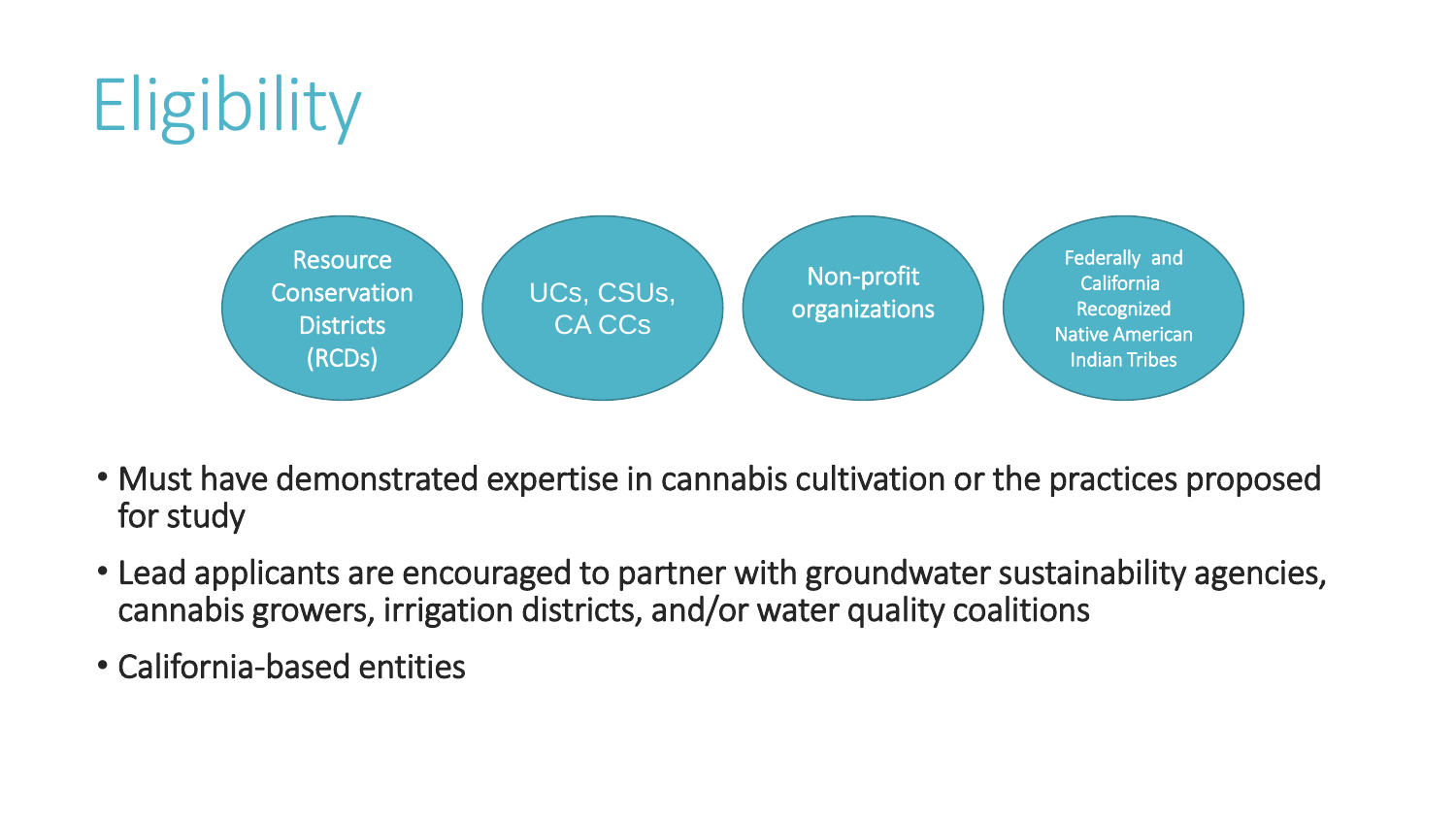## Key Requirements

- • Partner with a minimum of 10 licensed outdoor cultivators
- • Quantify proposed BMP benefit in CO2e reduction when applicable
- Include at least 1 demonstration project
- • Applicant may be the lead applicant for only one grant application
	- *Multiple organizations can partner on a single application*
- Must declare conflicts of interest

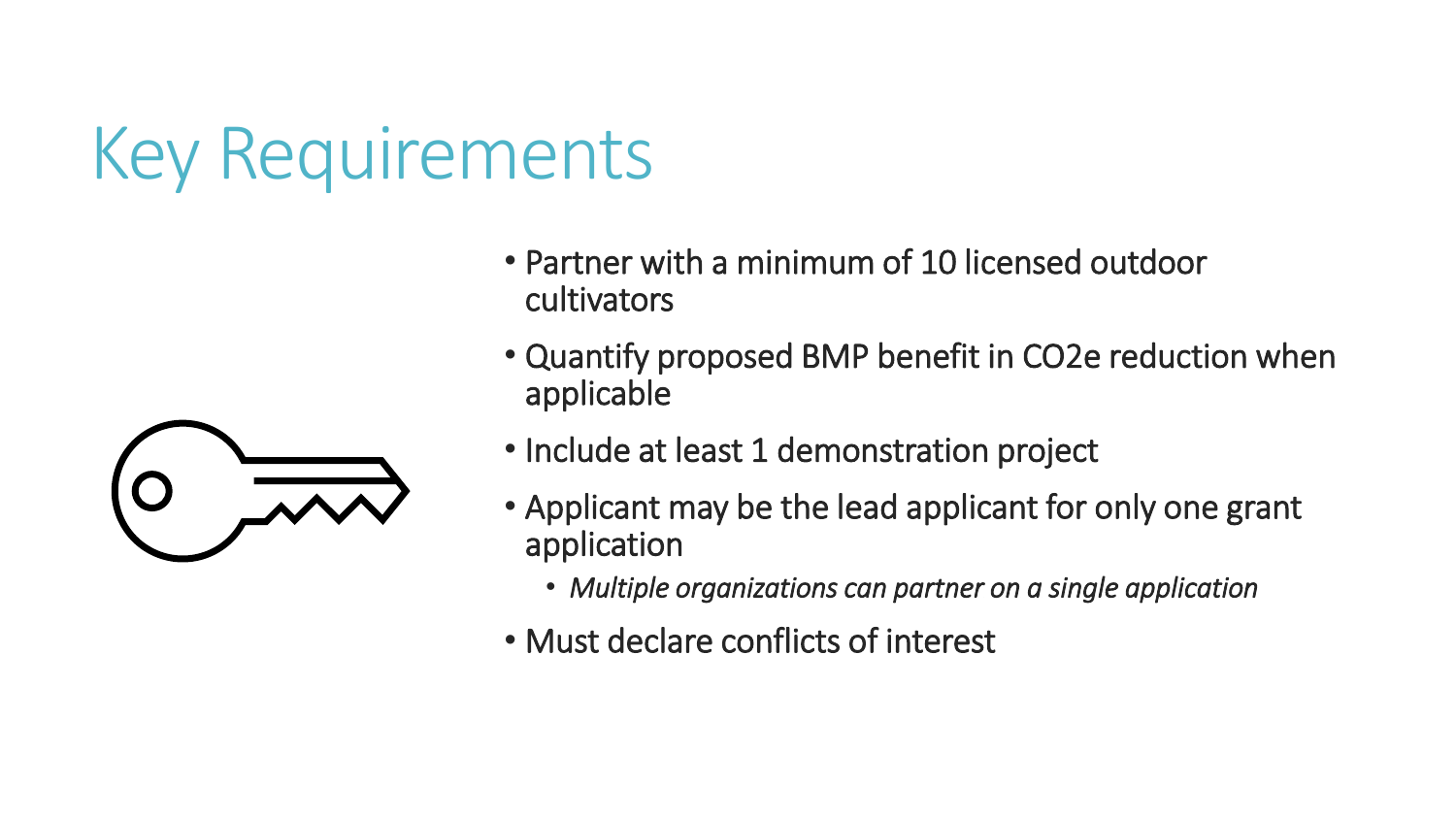## Program Restrictions



TOTAL REIMBURSEMENT TO UNLICENSED CULTIVATORS A SINGLE CULTIVATOR MUST MAY NOT PARTICIPATE IN

NOT EXCEED \$25,000/YEAR THE PROGRAM AT ANY TIME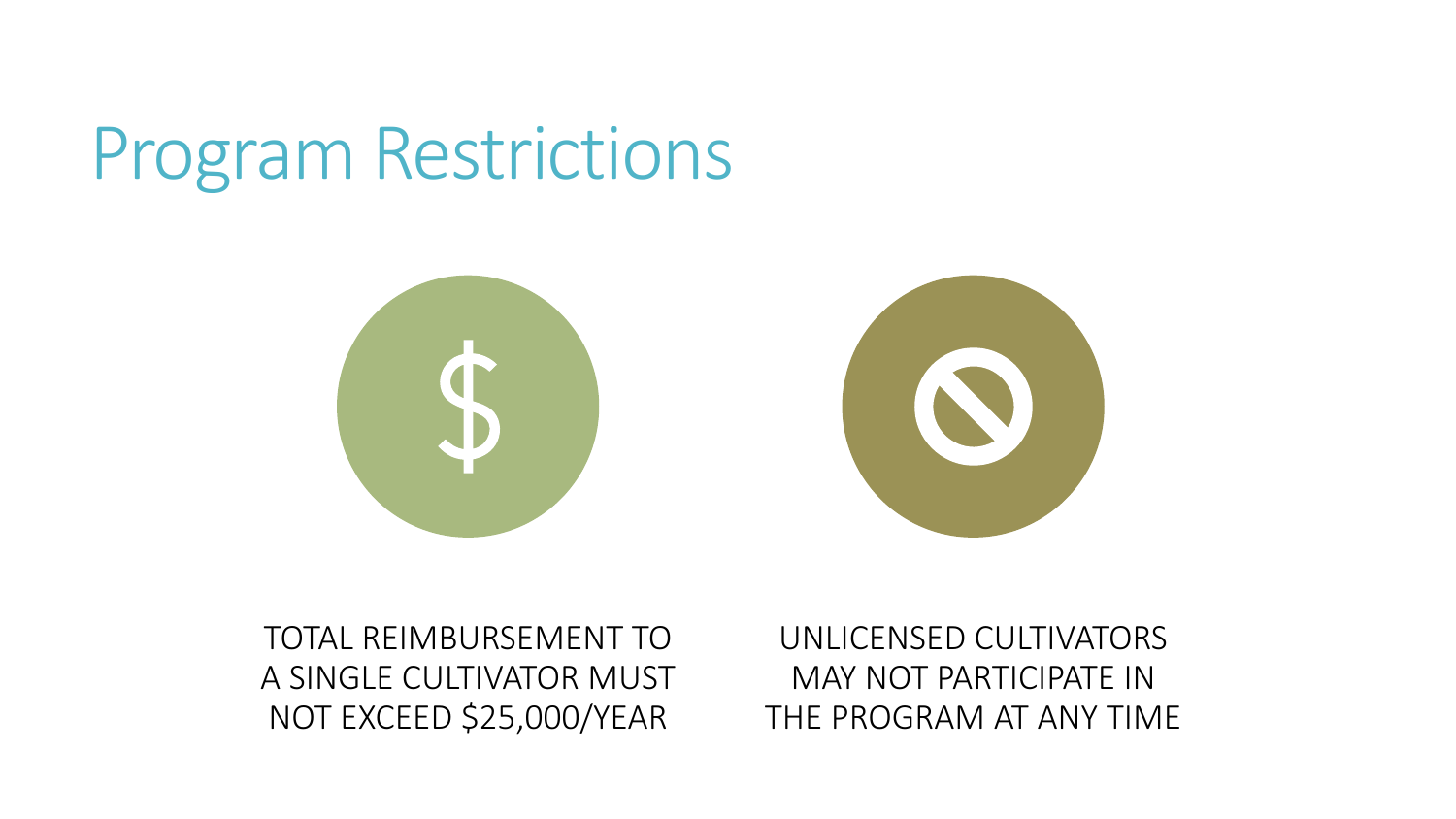# Priority Funding

25% of the funds available for cultivator participation should go to:

Socially Disadvantaged farmers as defined in the 2017 Farmer Equity Act

Priority Populations as identified in the CA Air Resources Board Mapping tool

Cannabis Equity Businesses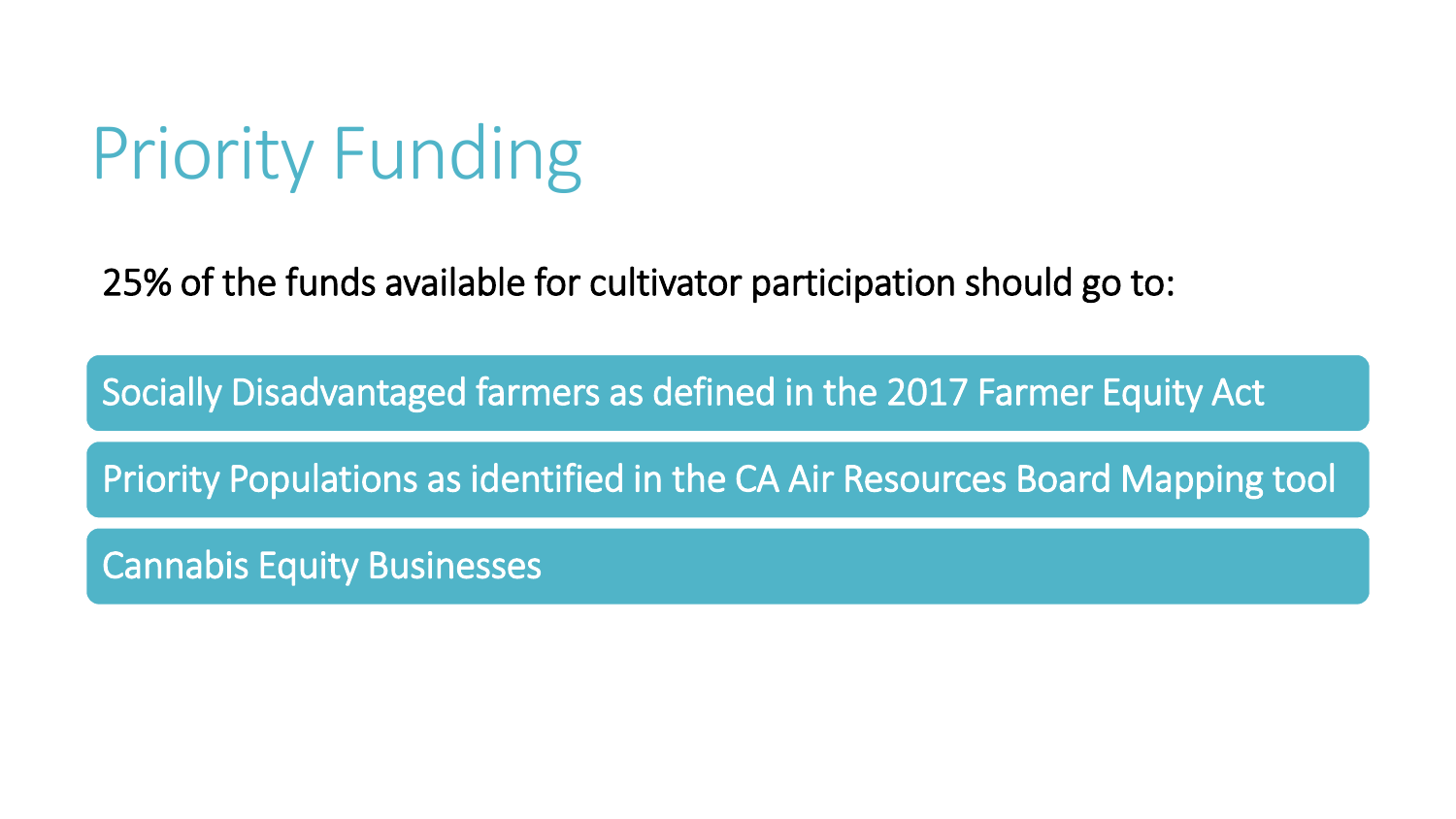# Budget Worksheet

Itemize all allowable costs related to project by category:

•Equipment/Supplies

•Labor

•Travel Expense

•Other

Must be consistent with project proposal

 See Request for Grant Applications for a list of allowable & unallowable costs

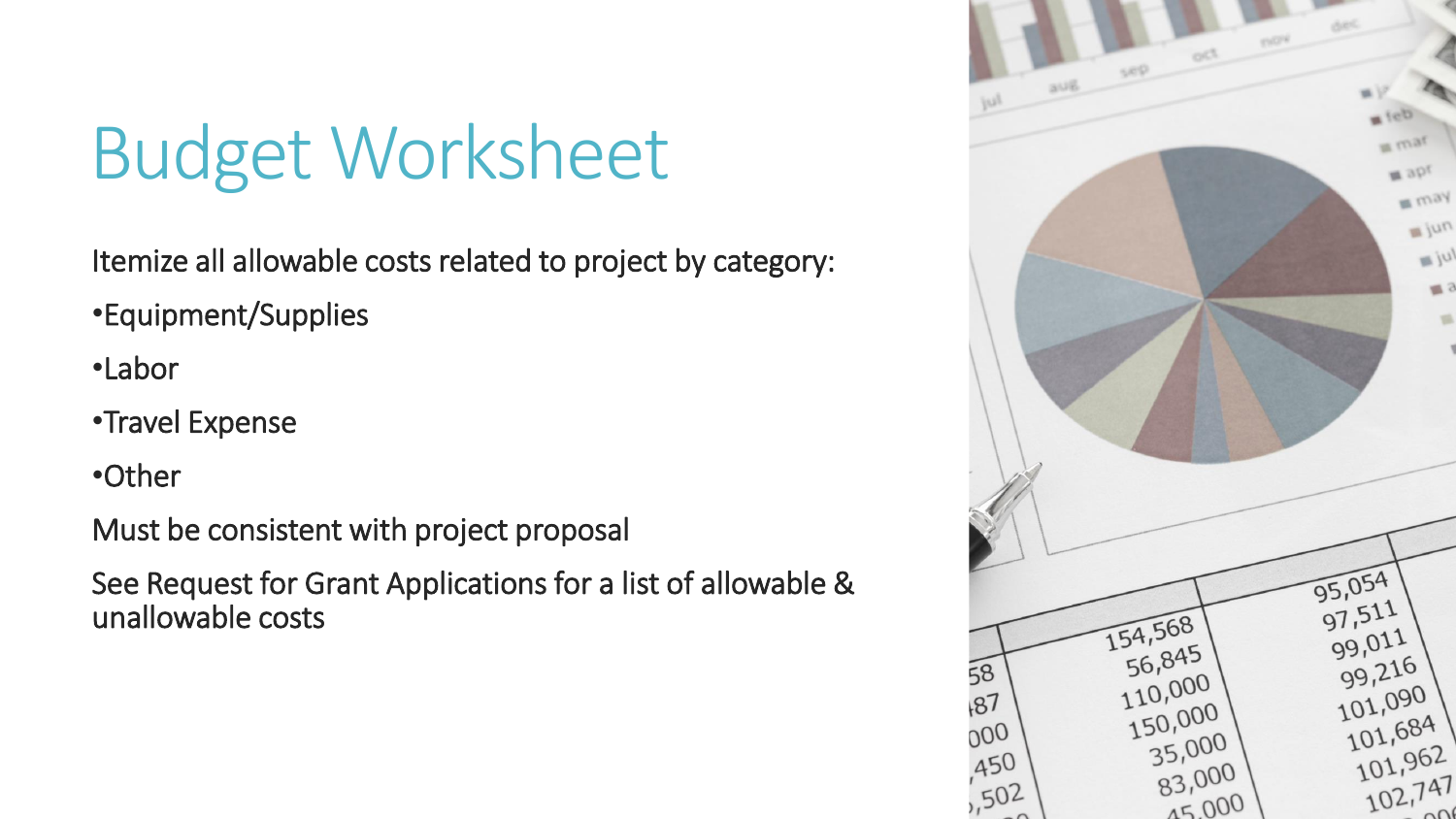# Review and Evaluation Process

- Administrative Review
	- Incomplete applications
	- Activities outside grant duration
	- Unallowable costs or activities
	- Requests more than max award
	- Does not meet eligibility/program requirements
- Technical Review
	- • Inter-agency technical review committee with a focus on criteria outlined in RGA

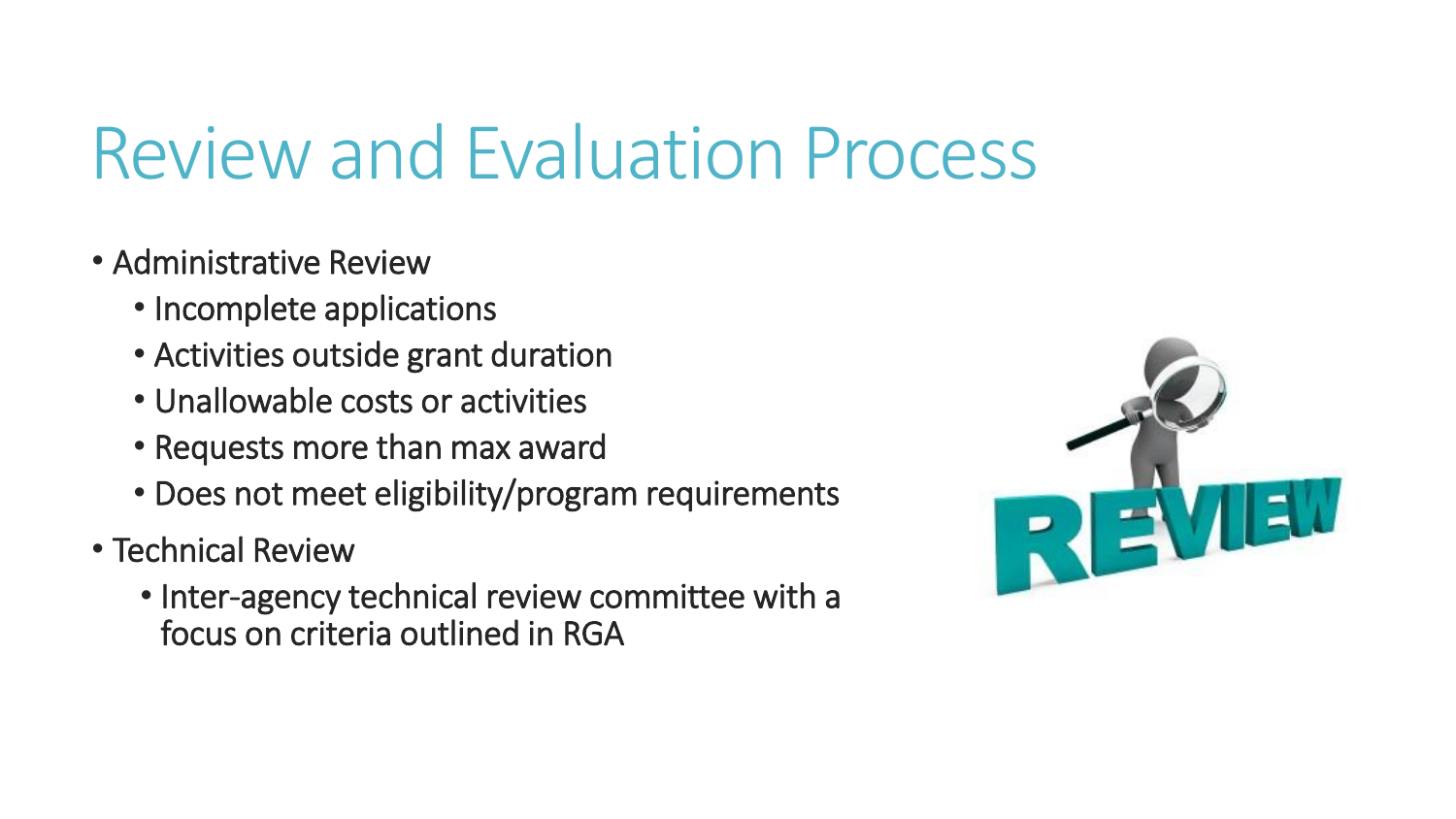# Scoring Categories

| Criteria                                                                   | <b>Maximum Points</b> |
|----------------------------------------------------------------------------|-----------------------|
| <b>Statement of Qualifications</b>                                         | 30                    |
| <b>Prioritization of Collaboration with</b><br><b>Cannabis Cultivators</b> | 15                    |
| Workplan                                                                   | 35                    |
| <b>Budget</b>                                                              | 20                    |
| Total                                                                      | 100                   |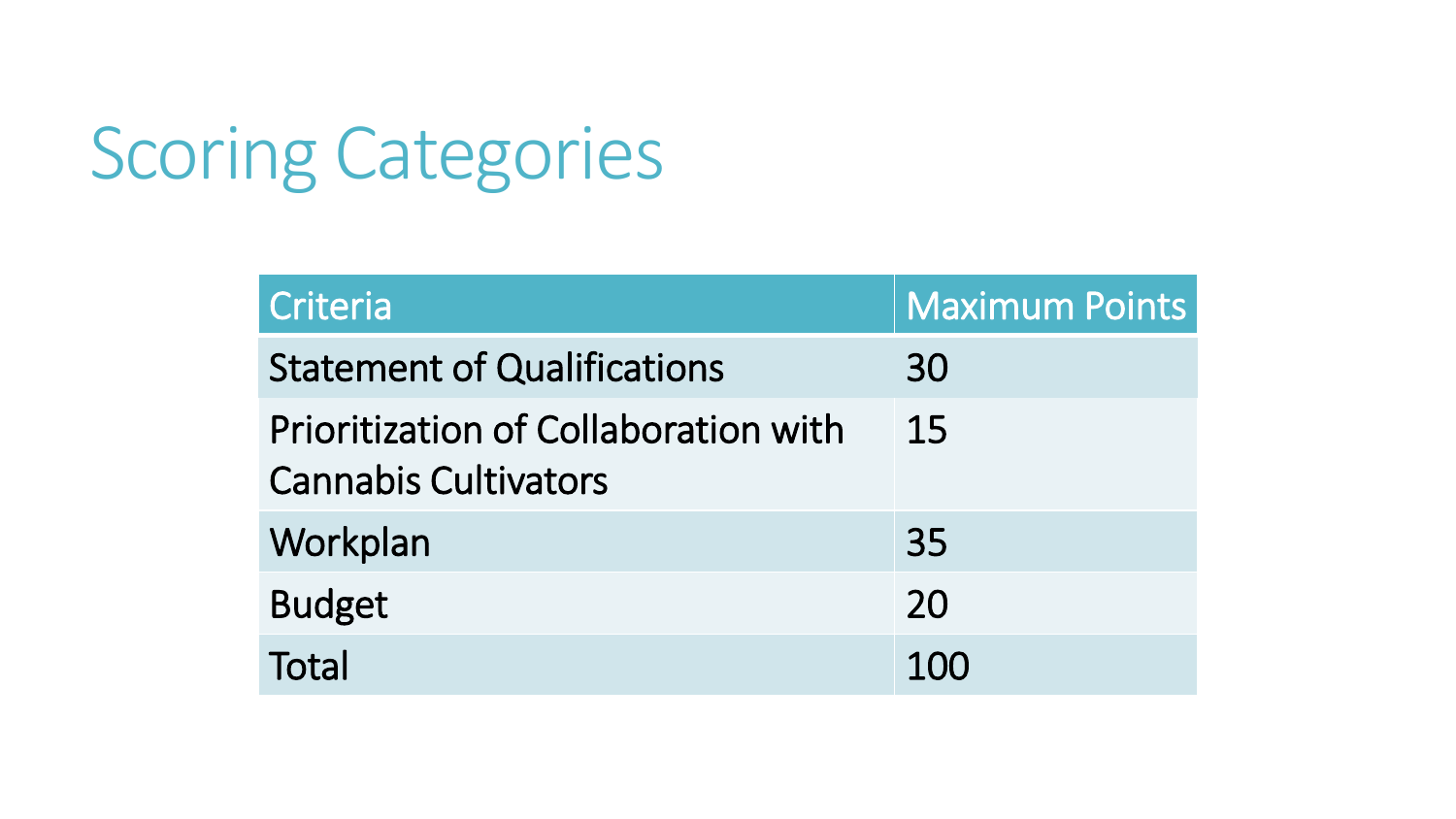# How To Apply

 Online Application Platform

 Applicants will access the application portal from the SCGC webpage

 Log in to access application and submit

Have questions during the application submittal window?

| Questions Received By: | Responses Provided By: |
|------------------------|------------------------|
| June 8, 2022           | June 16, 2022          |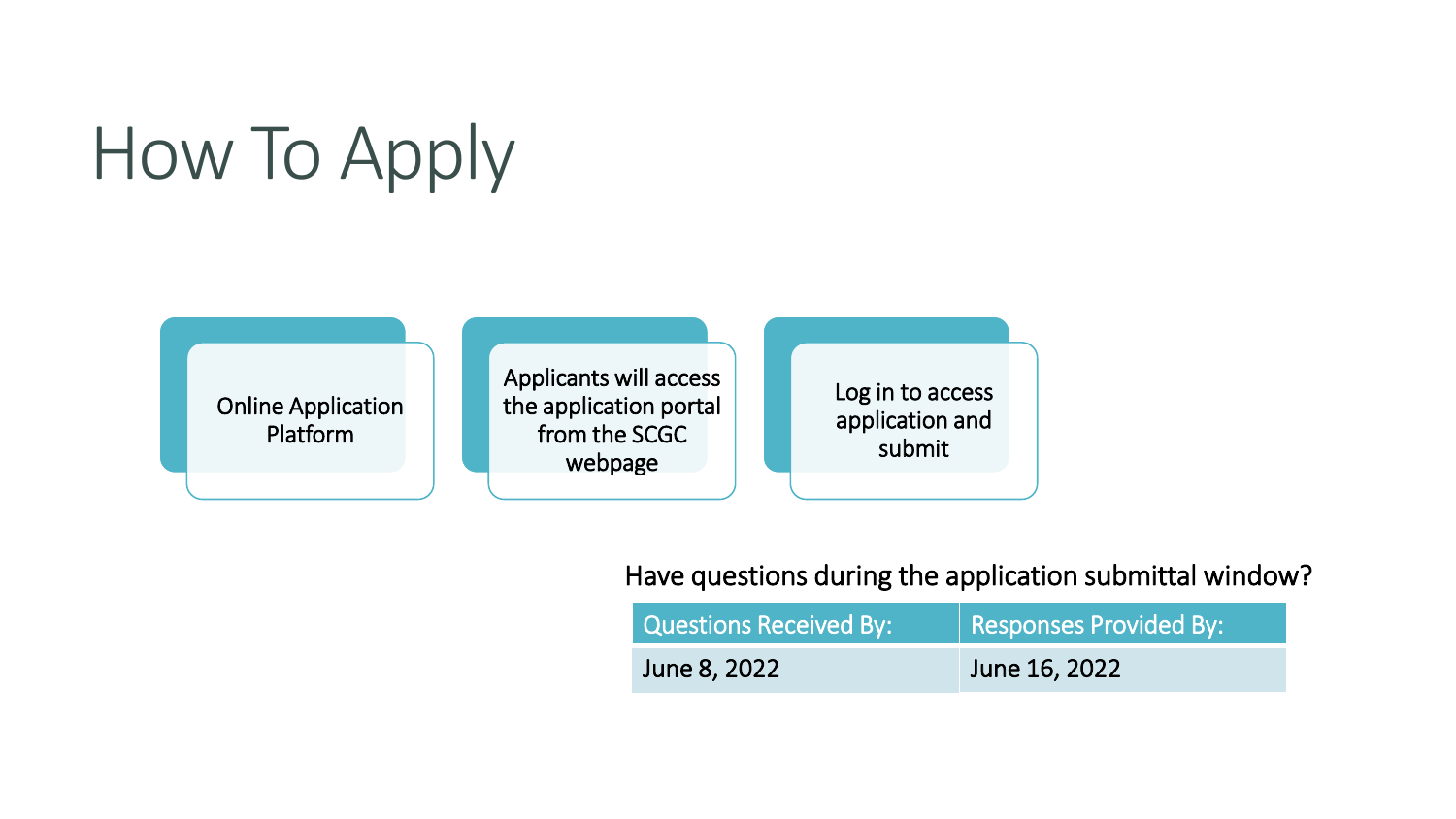# Notification & Feedback

 All applicants will be notified regarding the status of their grant applications

- • Successful applicants will receive specific instructions regarding the award process
- • Applicants not selected for funding will receive feedback within 60 days after receiving notification



CDFA will post an updated list of awarded projects on SCGC webpage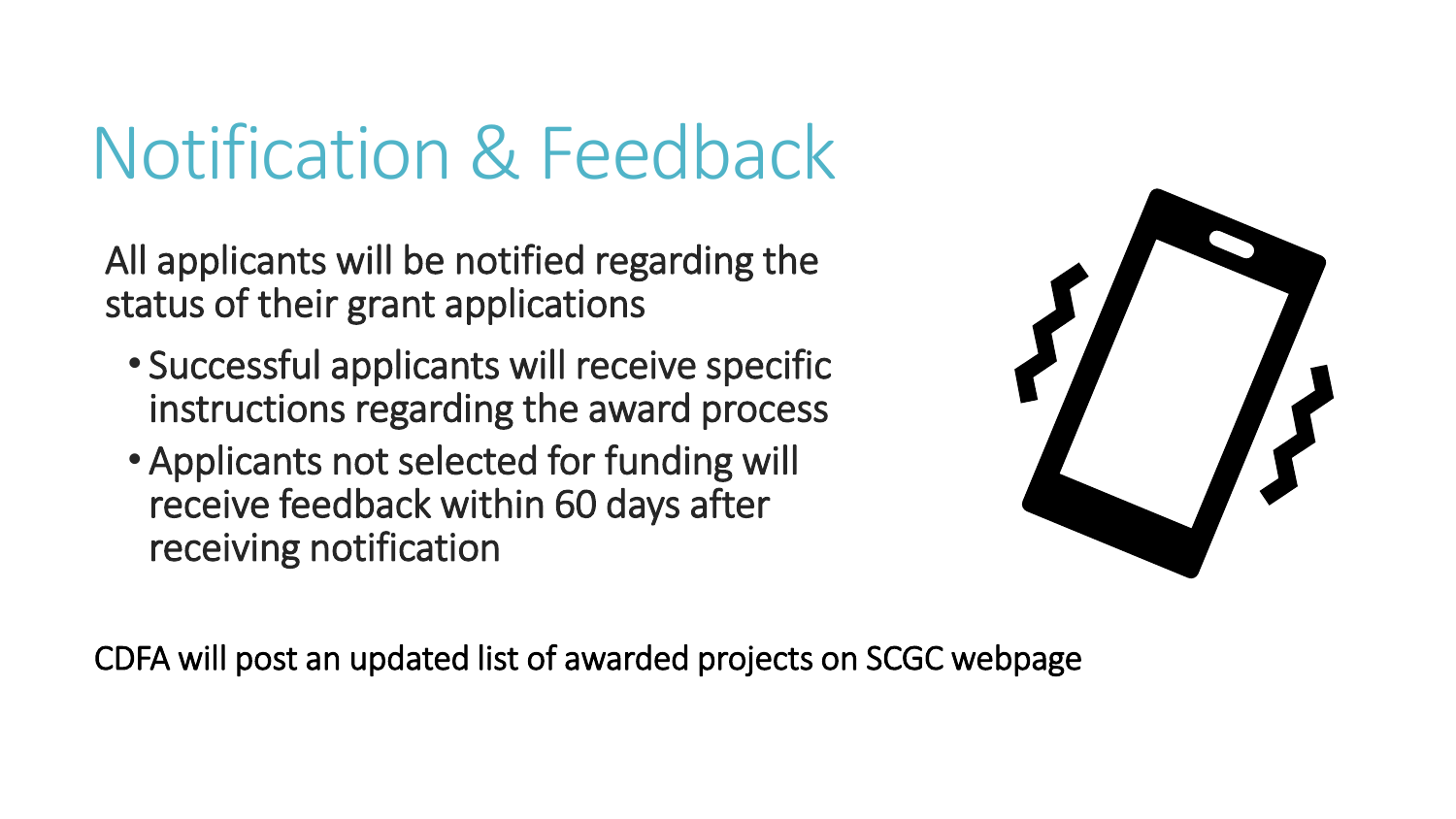# Recipient Information